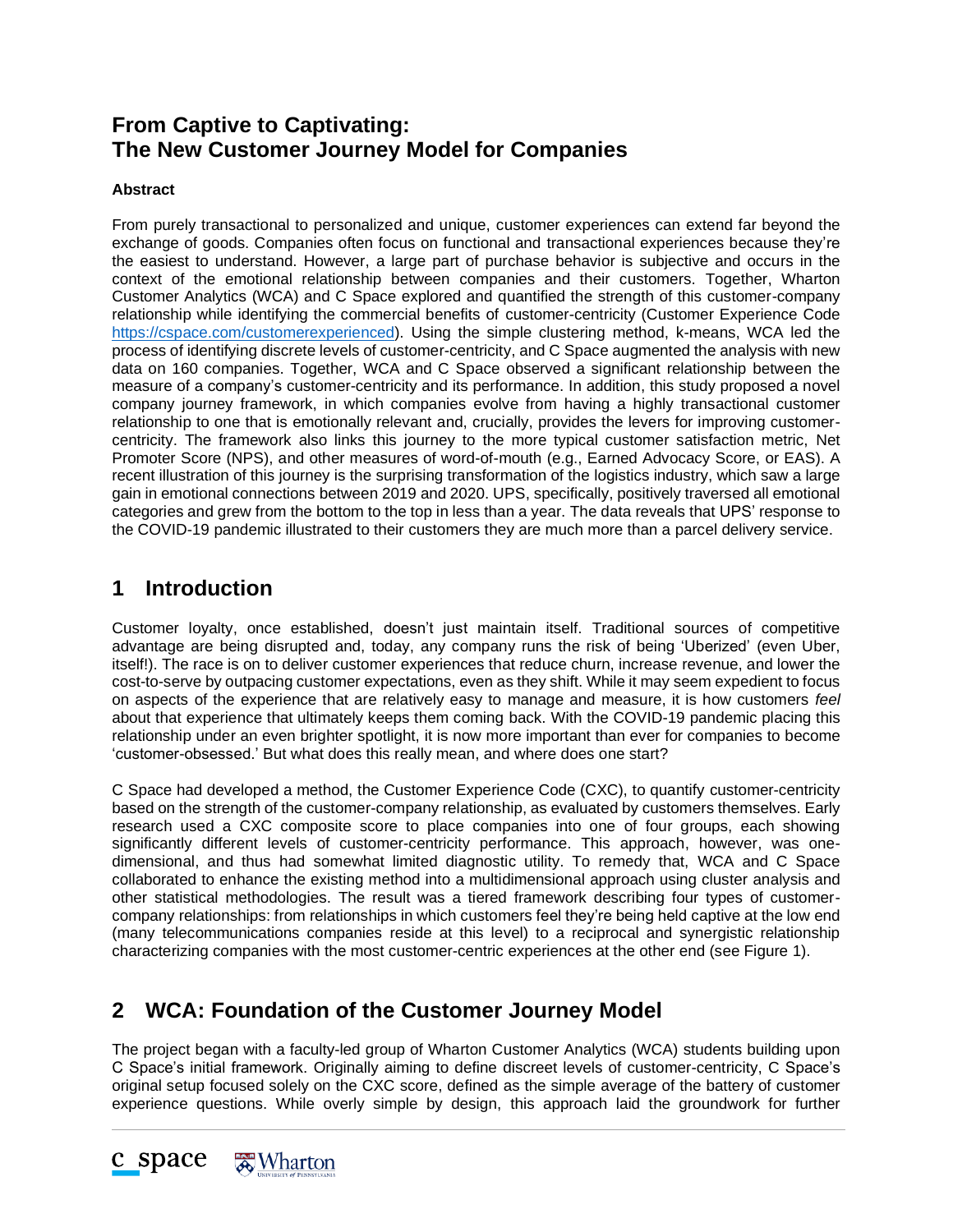expansion. Taking a multidimensional approach, WCA aimed to provide more meaningful insight to what drives the customer experience. The four-step analysis consisted of minimizing repetitive information, grouping companies with similar customer experiences, creating the framework, and finally providing an actionable path towards the next level of customer-centricity.

With more than 30 dimensions, the CXC questions capture the many facets of the customer experience, but many of these questions are highly correlated with one another. For example, customers who feel that a company speaks their language are likely to also feel that the company really "gets" them. Despite these questions being interrelated, the expanded framework contained the full list of questions.<sup>1</sup>

WCA performed a cluster analysis through k-means on C Space's CXC data from 2016 to 2019. Using this multi-faceted approach, differences between the initial one-dimensional framework and the more robust iteration began to emerge. This analysis was likened to a grading system; two companies can have the same grade of "B" overall, but what's underneath? If a company is excelling in certain aspects but falling in others, which metrics have the most impact on the overall grade, and how can that be improved upon?

# **3 C Space: Continuation to the Final Model**

After WCA's completed its cluster analysis, C Space continued with the expansion of the framework. Using the data gathered, C Space recalibrated the framework and trimmed to a subset of the 30+ original questions. While the development involved all 30+ questions, the framework itself can properly function with fewer; we retained ten questions to form the core battery. By focusing on the questions that best illustrate the differences in a customer's experience, the framework provides clearer insights and diagnostics for each company on their journey towards customer experience excellence. The recalibrated methodology put significant emphasis on the 2020 data, which was essential given the shift in customer experiences due to the COVID-19 pandemic, as well as a shift in survey methodology.

At this point, the analysis showed that the framework was application-ready. Similar to the work from WCA, C Space found that it is optimal to split the customer-centricity journey into four discreet levels:

- *Captive* is at the bottom, and is reserved for companies whose customers feel like they mainly engage with a company due to lack of choice
- *Transactional* is second from the bottom, detailing relationships where customers are only making a transaction, lacking emotional connectivity
- **Partnership** is the upper-middle level, in which customers have a fair, emotionally rewarding, and equitable value exchange
- *Synergistic* is the very best level of relationship these are exchanges through which customers feel like the company is integral to who they are or what they hope to accomplish.

By ascending from one groupto the next, companies can build upon strong principles of customer-centricity. Furthermore, this growth yields real business implications: on average, NPS increases by 15 points every time companies move up to the next level.

Let's now take the real example of Company X (name obfuscated) to illustrate how this works. With the original methodology, Company X's relationship with its customers was categorized as a *Partnership*, the second-to-best level*.* However, leveraging the WCA-enhanced methodology, it became clear that the old approach misclassified the relationship, which was actually *Transactional* (one level lower). Investigating

<sup>&</sup>lt;sup>1</sup> This was done to ensure that the results could be interpreted simply within the real-world, as opposed to the world viewed through the lens of something like a principal component analysis, a technique used to reduce the number of dimensions from more than thirty to something more manageable, such as five.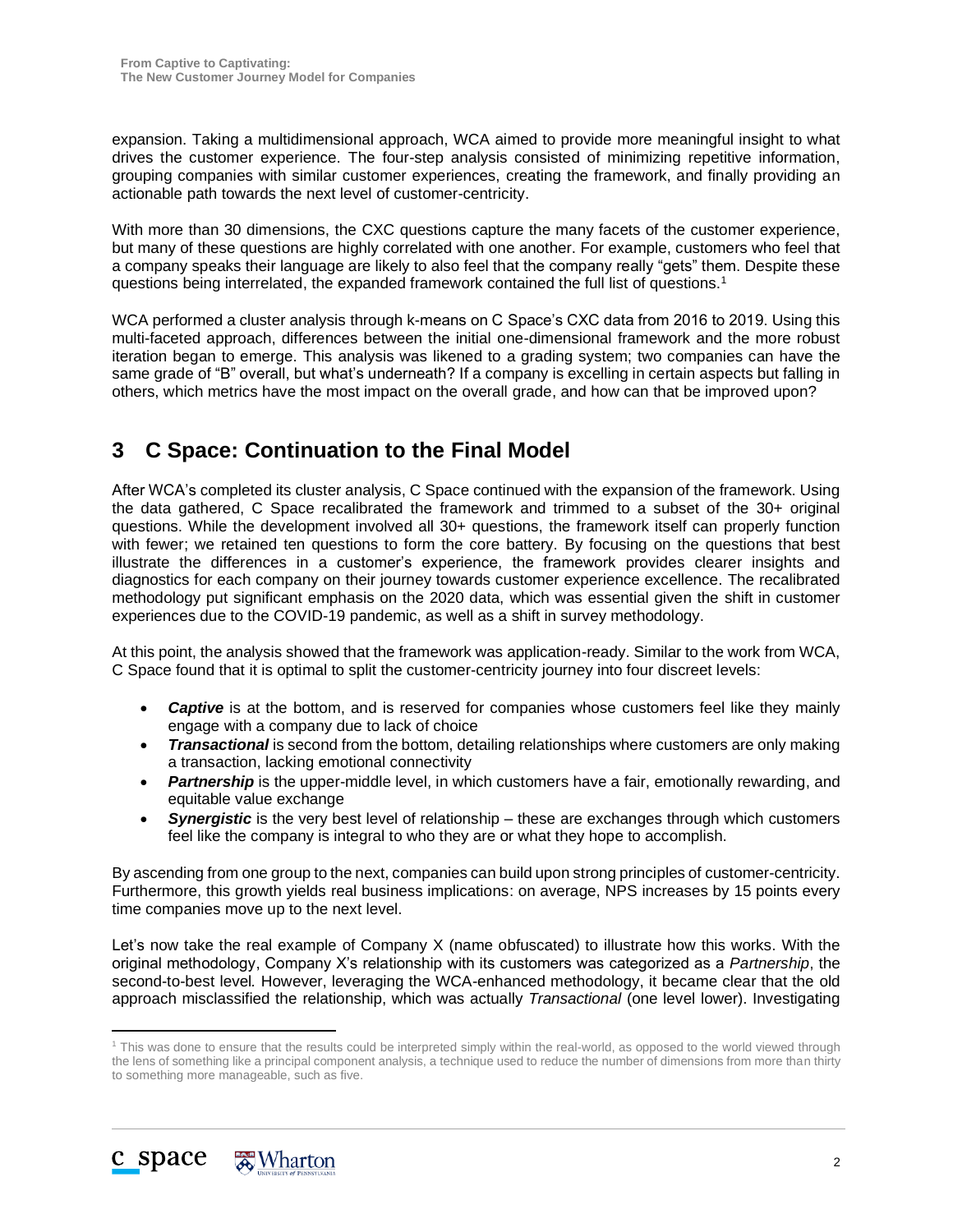further, the new methodology revealed Company X needed to mostly improve upon feelings of "trust" and "pride" (see Figure 2, left-hand side column) in order to develop a *Partnership* with its customers. The framework also revealed that Company X was already succeeding in making customers feel as if the company had their backs. This level of specificity provided by the framework helps to ensure Company X directs its resources at the areas needing improvement, helping to save time and effort. After addressing the jump to *Partnership*, Company X has naturally adjusted its focus to becoming a *Synergistic* company (See Figure 2, right-hand side column). The framework clearly provides insight on how to best achieve that growth. Like moving to *Partnership*, Company X doesn't have to improve significantly on intuition, but needs growth in all the other components*.*

In addition to providing the shortest path to the next level of emotional relationship, the method developed by WCA and C Space provides a measure of where a company stands within its level. That is, how close is the company to moving up or down to the next level? The method examines historical movements by industry to measure the risk of a downgrade and to qualify if large jumps in CXC are idiosyncratic enough, therefore requiring the company's attention. Finally, the framework provides a way for a company to get more granularity on the types of relationships its different customer base has with it. The framework allows companies to delve into multiple demographics such as gender, income, or ethnicity. As a striking example, the average of Nike's scores indicates it has a *Transactional* relationship with its customers overall, however, this cumulative score does not reveal some more nuanced findings: Nike has a *Captive* relationship with white respondents, seems to have a *Partnership* relationship with Hispanic/Latinx American respondents, and a seemingly *Synergistic* relationship with Black/African American respondents<sup>2</sup>.



*Figure 1: Map of Customer Journey, showing the four clusters in the model aligning with the NPS score and the average CXC. The higher the score, the better the relationship with the customers.*

<sup>&</sup>lt;sup>2</sup> The nuance introduced in the text for Hispanic/Latinx and Black/African Americans comes from a relatively low sample number of N=23 and N=21 respectively. The sample size for White/Caucasian Americans is a comfortable N=142.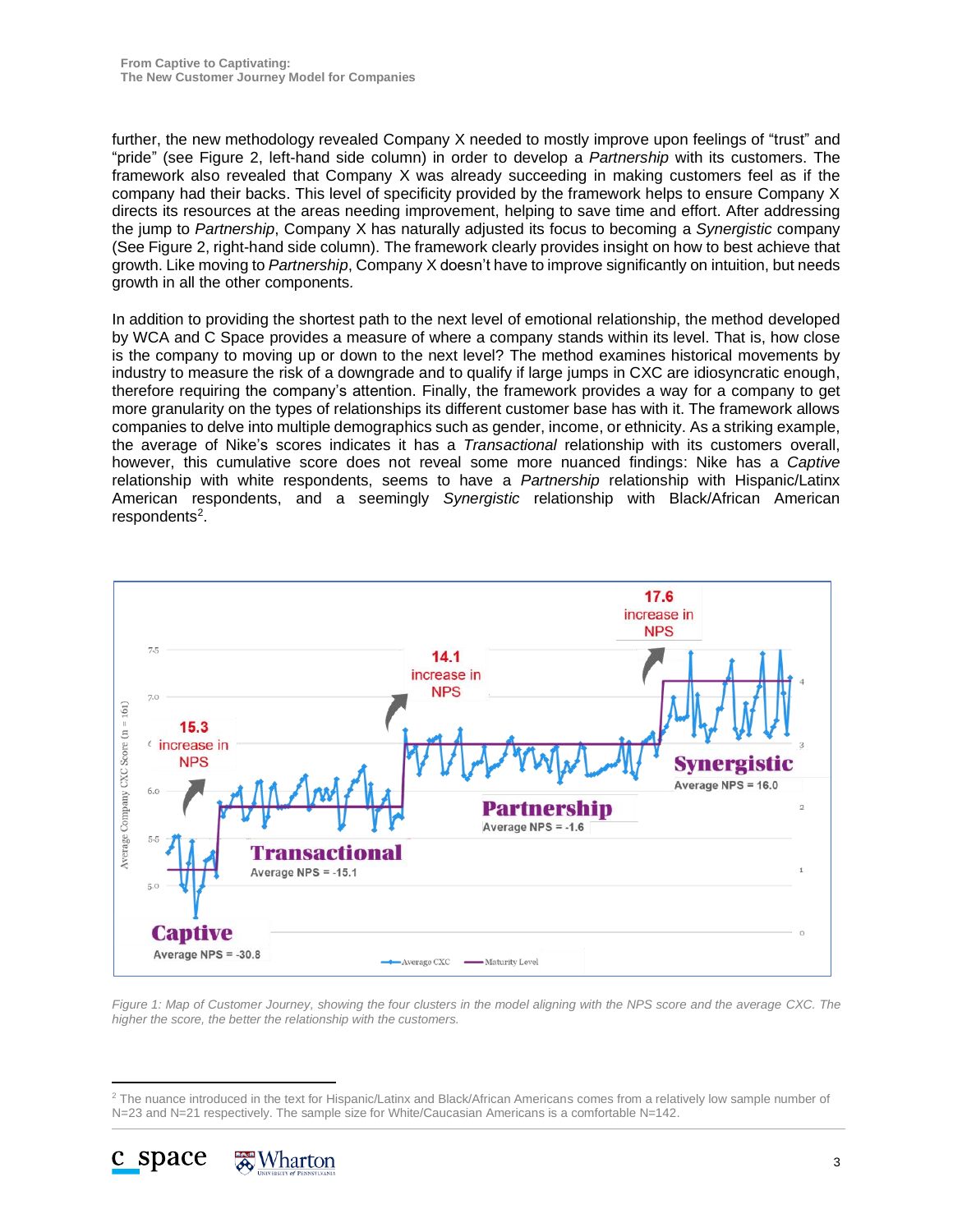



#### Company Trusts Me



### Has My Back



### I Feel Proud



### Speaks My Language



5.6 5.8

6 6.2 6.4 6.6 6.8

Past (Transactional) Current (Partnership)



### Company Trusts Me



Has My Back



### I Feel Proud



### Speaks My Language



*Figure 2: Example of real Company X, from its past segment of* Transactional *to current* Partnership *and aspirational* Synergetic*. The coordinates of its CXC score are shown on the y-axis of the different graphs. Only five dimensions are shown here for the sake of simplicity (those are, however, the five dimensions from the Typing Tool and explain 95% of the score). Company X starts as a*  Transactional *company. The coordinates for partnership and synergetic represent the fastest path for Company X to achieve each level. Specifically, while a* Transactional *company, its customers were already rating it highly on intuition; it didn't need improve there to reach Partnership level. However, Company X needs to improve significantly on almost all other dimensions to reach Synergetic.*